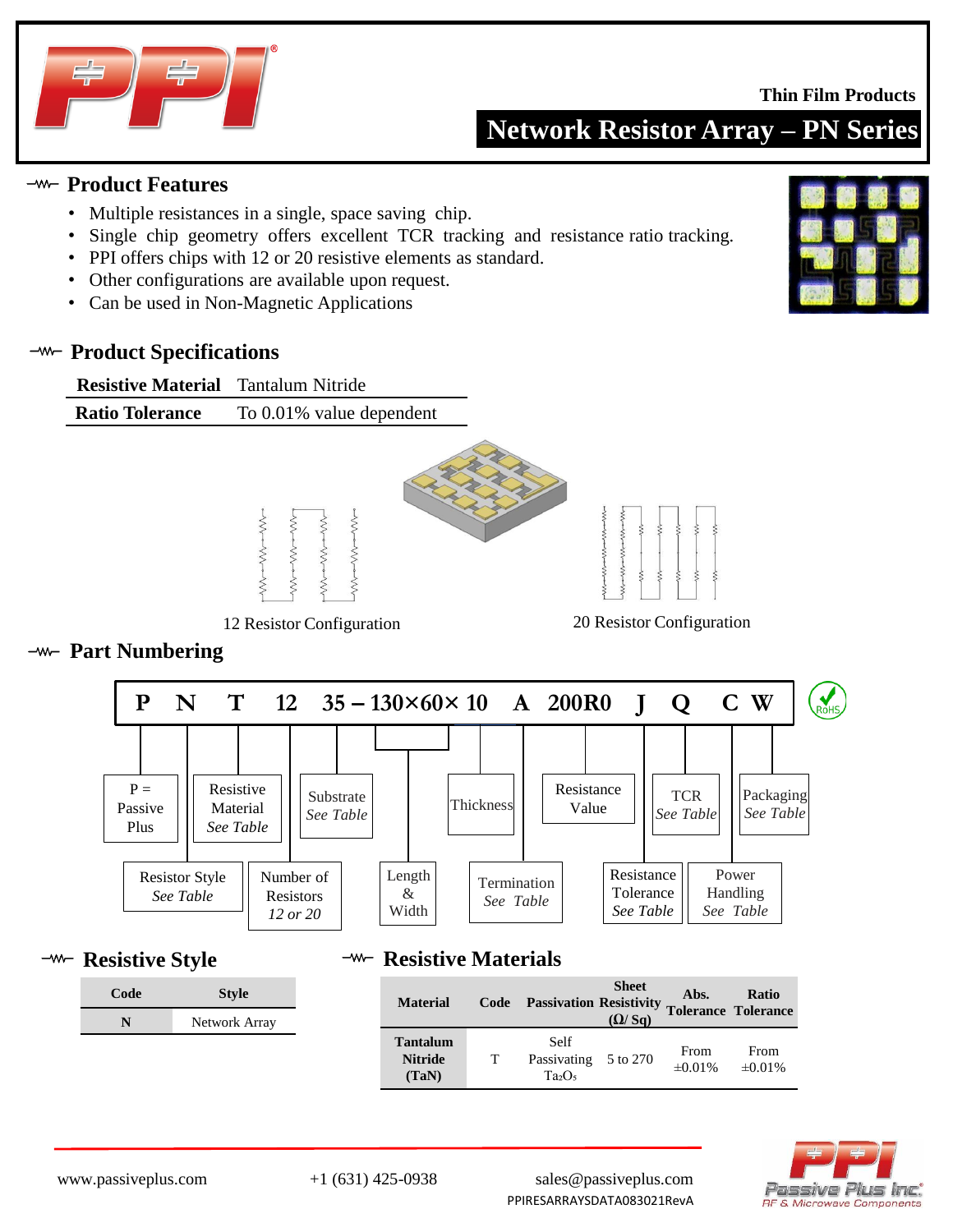

**Network Resistor Array – PN Series**

**Substrate Materials**

| <b>Material</b>                                   | <b>Thickness</b>  | <b>Surface Finish</b>  | <b>Dielectric</b><br><b>Constant</b><br>$(\textcircled{a}$ 1MHz) | Coefficient of<br><b>Thermal Expansion</b><br>$(x 10^6$ °C)  | <b>Thermal</b><br>Conductivity<br>$(W/m*K)$ | Code |
|---------------------------------------------------|-------------------|------------------------|------------------------------------------------------------------|--------------------------------------------------------------|---------------------------------------------|------|
| Alumina<br>$(Al_2O_3)$                            | $0.005" - 0.010"$ | $2\mu$ " - $3\mu$ "    | 9.9                                                              | $(25^{\circ}C \text{ to } < 300^{\circ}C)$                   | 26.9                                        | 35   |
| Silicon (Si)<br>(with $12k\AA$ SiO <sub>2</sub> ) | $0.005" - 0.010"$ | <b>Chemical Polish</b> | N/A<br>$(SiO2 K=1.38)$                                           | $2.49 - 4.44$<br>$(25^{\circ}C \text{ to } < 1000^{\circ}C)$ | 149<br>(SiO <sub>2</sub> 1.38)              | 22   |

#### **-w- Resistance Range**

## **Terminations**

|                                                      | Size 30 x 30                                 | Size 38 x 38                                               |                    | <b>Metallization</b> | Code |
|------------------------------------------------------|----------------------------------------------|------------------------------------------------------------|--------------------|----------------------|------|
| $(0.038" \times 0.038")$<br>$(0.030" \times 0.030")$ |                                              | <b>Top Side</b>                                            | <b>Bottom Side</b> |                      |      |
| <b>Resistance Range:</b>                             |                                              |                                                            | Pd / Au            |                      | A    |
|                                                      | <b>Silicon</b> 80 $\Omega$ to 240 k $\Omega$ | 550 $\Omega$ to 500 k $\Omega$                             | Pd / Au            | Ta/Pd/Au             | D    |
| <b>Alumina</b> 80 $\Omega$ to 50 k $\Omega$          |                                              | 550 $\Omega$ to 50 k $\Omega$                              | Pd/Au              | Au Sputtered         | Κ    |
|                                                      |                                              | $R_1$ to $R_7 = R_1 / 8$ $R_1$ to $R_{10} = R_1 / 110$     |                    |                      |      |
| <b>Resistance Distribution</b>                       |                                              | $R_8$ to $R_{12} = R_1 / 40 R_{11}$ to $R_{20} = R_1 / 11$ |                    |                      |      |

# **-w- Resistance Tolerance Codes**

| <b>Tolerance</b> |         |            | м          |
|------------------|---------|------------|------------|
| Code             | $± 5\%$ | $\pm 10\%$ | $\pm 20\%$ |

## **Power Handling**

**250mW**

#### **Packaging**  $-\!\!m\!-\!$

| Code | <b>Style</b>              |  |
|------|---------------------------|--|
| W    | Waffle Pack<br>(Standard) |  |
| G    | Gel Pack                  |  |

All parts are supplied in waffle packs. Other packaging may be available. Contact PPI for additional packaging options.

# **THEFT TEMPERATURE COEfficient of Resistance**

| <b>Material</b>         | $\pm 150$ | $\pm 100$<br>$ppm$ <sup>o</sup> C $ppm$ <sup>o</sup> C |
|-------------------------|-----------|--------------------------------------------------------|
| Tantalum                | 0         |                                                        |
| <b>Nitride</b><br>(TaN) | Standard  | Yes                                                    |